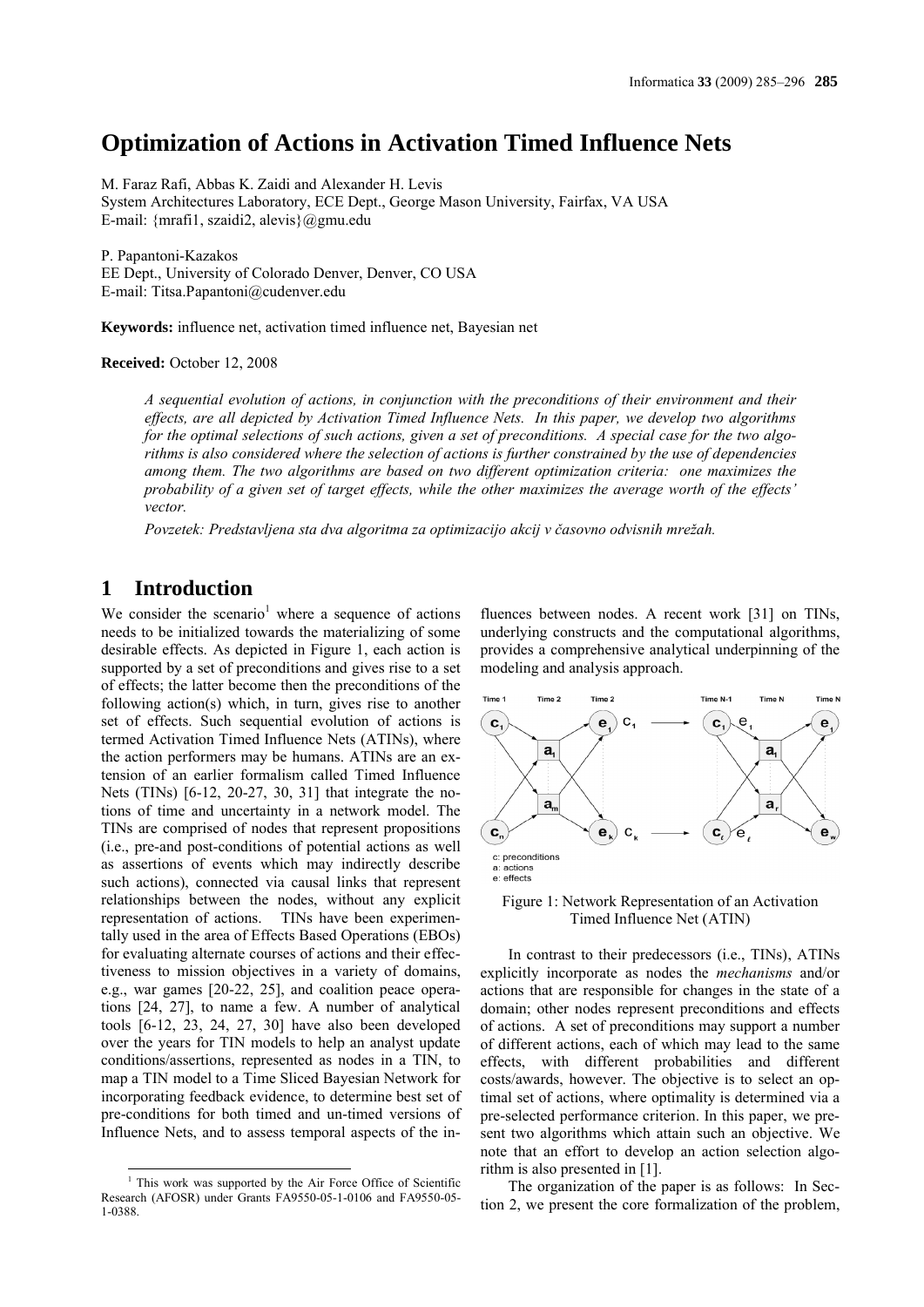including two different optimization criteria. In Section 3, we derive the two algorithms which address the latter criteria. In Section 4, we express the extensions of the two algorithms to the network propagation scenario. In Section 5, we include numerical evaluations while in Section 6, we draw some conclusions.

## **1.1 Related Work**

ATINs include action planning. In the domain of action planning, classical planners assume that the effects of an action are known with certainty and generate a set of actions that will achieve the desired goals [19]. Some planners do monitor for errors as actions are executed, but no action adaptations are incorporated [29]. Other planners assign probabilities to the effects of actions [2, 13, 14, 16, 28], but provide no mechanisms for reacting to changes in the environment. Reactive planners [5, 15, 17, 18] are designed to select and execute actions in response to the current state of the world, but, with a few exceptions [3], [4], they do not use probabilistic information to determine the likelihood of success of the actions. In [1], probabilistic information is used, in an effort to deal with environmental uncertainties, but no optimal action selection strategies are considered and/or proposed.

The ATIN formalism in this paper is similar to an earlier work by Sugato Baghci et al [1] on planning under uncertainty. The similarity, however, stops with the graph representation of preconditions, actions and their effects. Similar parallels can also be drawn with other graphbased planning approaches, e.g. GraphPlan (http://www.cs.cmu.edu/~avrim/graphplan.html). The approach in this paper represents a new formalism and is based on well established statistical results.

# **2 Problem formalization – core**

In this section, we consider a modular core problem. We initially isolate a single action with its supporting preconditions and its resulting effects, as depicted in Fig. 2.



Figure 2: A Single Action ATIN

 $\sum_{1}^{n}$  = [X<sub>1</sub>,..., X<sub>n</sub>]<sup>T</sup> The status random vector of the preconditions, where  $X_i = 1$ , if precondition  $c_i$  is present and  $X_i = 0$  if precondition  $c_i$  is absent.  $X_1^n$  denotes binary vector value realizations of  $X_1^n$ .

$$
Y_1^m = [Y_1, ..., Y_m]^T
$$
 The status random vector of the effects, where  $Y_i = 1$ , if effect  $e_i$  is present and  $Y_i = 0$  if effect  $e_i$  is absent.  $y_1^m$  denotes binary vector value realizations of  $Y_1^m$ .

 $p_i(x_1^n)$ The probability of success for action aj, given that the value of the precondition status vector is  $x_1^n$ ;

 $P$ (success *for action*  $a_j | x_1^n$ )

- $q_j(y_1^m)$ The probability that the value of the effects' status vector is  $y_1^m$ , given that the action  $a_j$  is taken;  $P(y_1^m | a_j$  *taken*)
- $q_0(y_1^m)$ The probability that the value of the effects' status vector is  $y_1^m$ , given that no action is taken;  $P(y_1^m | no \text{ action } taken)$
- $U_i(y_1^m)$  $j_j(y_1^m)$  The utility of the value  $y_1^m$  of the effects' status vector, when action  $a_i$ is taken.
- $U_0(y_1^m)$  $\mathcal{L}_0(\mathbf{y}_1^m)$  The utility of the value  $\mathbf{y}_1^m$  of the effects' status vector, when no action is taken.

We note that the utility function  $U_j(y_1^m)$  measures the net worth of the effects' vector value  $y_1^m$  when action  $a_j$  is taken; thus,  $U_j(y_1^m)$  is computed as the worth of  $y_1^m$ minus the cost of deployment for action aj.

Let us now assume mutually exclusive actions, which are supported by the same preconditions, to lead to the same set of effects (as shown in Fig. 3). Let  ${a_j}_{1 \le j \le k}$  be this set of actions and let  $X_1^n$  and  $Y_1^m$  denote the common status random vectors of preconditions versus effects, respectively. Let the utility functions for each action in the set  ${a_j}_{1 \leq j \leq k}$  be nonnegative; let also  $U_0(y_1^m)$  be nonnegative.



Figure 3: A Single Level ATIN

We now state multiple versions of the core problem. based on two different optimization criteria. Problem *3a* and *3b* are the constrained versions of the first two problems.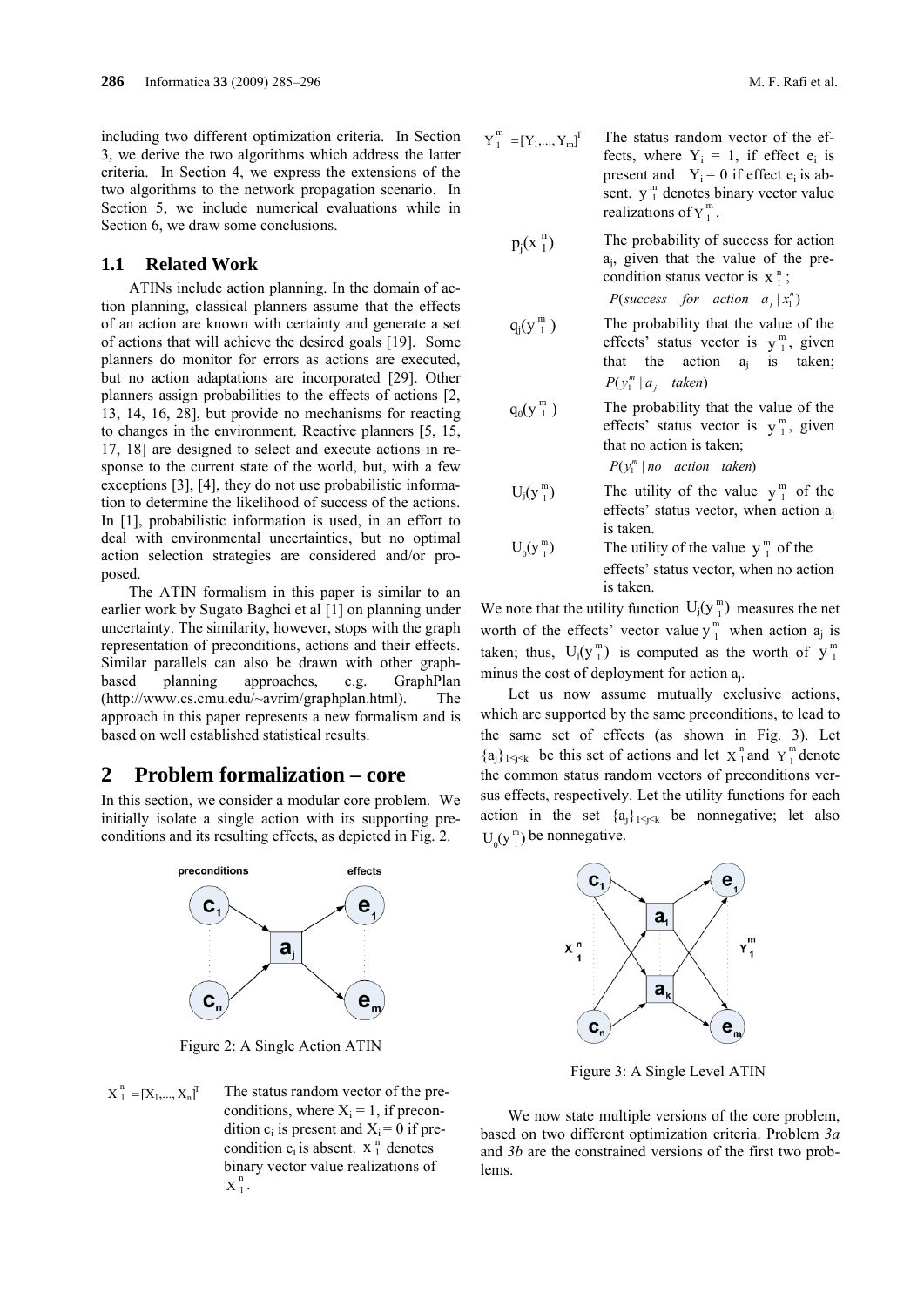## *Problem 1 (Optimal Path Problem)*

Given a preconditions vector value  $x_1^n$ , given an effects vector value  $y_1^m$ , find the maximum probability action that connects them. That is, find the action that maximizes the conditional probability  $P(y_1^m | x_1^n)$ .

#### *Problem 2 (Average Utility Maximization)*

Given a preconditions vector value  $x_1^n$ , find the action or actions that maximize the effects' average utility.

*Problem 3a (Optimal Path Problem with Constrained Actions)*

Given a preconditions vector value  $x_1^n$ , given an effects vector value  $y_1^m$ , and an action dependency matrix, find the maximum probability action that connects them. That is, find the action that maximizes the conditional probability  $P(y_1^m | x_1^n)$ . In this case, only those action combinations are considered that are allowed by the constraints in the dependency matrix.

### *Problem 3b (Average Utility Maximization with Constrained Actions)*

Given a preconditions vector value  $x_1^n$ , find the action or actions that maximize the effects' average utility. As in Problem *3a*, only those action combinations are considered that are allowed by the constraints in the dependency matrix.

### *Action Dependency Matrix (ADM)*

An action dependency matrix is a tool which defines dependency among actions in the network. It reduces the number of combinations of actions by considering only those allowed by the dependency matrix. It also reduces significantly the amount of calculations required to obtain the optimal path. The value of the variable  $a_{ii}$  reflects the existence or absence of dependency between actions  $a_i$  and  $a_j$ , where  $a_{ii}$  equals 1; for positive dependency and equals 0; for negative dependency, and  $1 \le i, j \le n$ , where 'n' represents the total number of actions in the network. The elements of an ADM are determined as follows:

 $\overline{ }$  $\overline{1}$  $\overline{\phantom{a}}$  $\overline{\phantom{a}}$  $\overline{\phantom{a}}$  $\overline{\phantom{a}}$  $\left(1; \text{if action } a_i \text{ is selected for execution}\right)$ for execution in level k, where  $l \neq k$ in level *l*, then  $a_j$  refers to the action that has to be or has been selected

 $a_{ij} =$ 

 $\overline{1}$  $\overline{\phantom{a}}$  $\overline{\phantom{a}}$  $\overline{\phantom{a}}$  $\overline{\phantom{a}}$ 

₹

 $\mathfrak{r}$ 

 $\vert 0$ ; if action  $a_i$  is selected for execution in level *k*, where  $l \neq k$ in level *l*, then  $a_j$  refers to the action that must not be selected for execution

where, level *l* in an ATIN corresponds to a set of preconditions  $(C_1, C_2...C_n)$  followed by a set of actions  $(a_1, a_2)$  $a_2...a_k$ ) and a set of effects ( $e_1, e_2... e_m$ ) (as shown in Fig. 3). The effects of this level then serve as the preconditions for the next level  $l+1$  and so on.

# **3 Solutions to the core problems**

We present the solutions to the two core problems posed in Section 2 in the form of a theorem, whose proof is in the Appendix.

### Theorem 1

a. Given  $x_1^n$ , given  $y_1^m$ , and given a set of actions  ${a_j}_{1 \leq j \leq k}$ , the conditional probability  $P(y_1^m | x_1^n)$  is maximized as follows:

by action 
$$
a_{j^*}
$$
; if  
\n $q_{j^*}(y_1^m) p_{j^*}(x_1^n) =$   
\n
$$
\max_{1 \le j \le k} q_j (y_1^m) p_j (x_1^n) > q_0 (y_1^m)
$$
\n(1)

where then max  $P(y_1^m | x_1^n) = q_{j*}(y_1^m) p_{j*}(x_1^n)$ 

by no action; if  
\n
$$
q_0 (y_1^m) > \max_{1 \le j \le k} q_j (y_1^m) p_j (x_1^n)
$$
 (2)  
\nwhere then max  $P(y_1^m | x_1^n) = q_0 (y_1^m)$ 

If more than one action satisfy the maximum in (1), then one of these actions may be selected randomly.

b. Given  $x_1^n$ , given a set of actions  $\{a_i\}_{1\leq i\leq k}$ , and given utility functions  $\{U_j(y_{1}^m)\}_{1 \le j \le k}$  and  $U_0(y_{1}^m)$ , the average utility

$$
\overline{U}(x_1^n) \stackrel{\Delta}{=} \sum_{1 \le j \le k} \sum_{y_1^m} P(a_j \quad \text{taken, } y_1^m \mid x_1^n) \cdot U_j(y_1^m)
$$

$$
+ \sum_{y_1^m} P(no \quad \text{action} \quad \text{taken} \mid x_1^n) \cdot U_0(y_1^m)
$$

is maximized as follows:

 $b$ y action  $\alpha$  ; if

$$
A_{j^{*}}(x_{1}^{n}) \stackrel{\Delta}{=} p_{j^{*}}(x_{1}^{n}) \sum_{y_{1}^{m}} q_{j^{*}}(y_{1}^{m}) U_{j^{*}}(y_{1}^{m}) =
$$
  

$$
\max_{1 \leq j \leq k} p_{j}(x_{1}^{n}) \sum_{y_{1}^{m}} q_{j}(y_{1}^{m}) U_{j}(y_{1}^{m}) >
$$
  

$$
\sum_{y_{1}^{m}} q_{0}(y_{1}^{m}) U_{0}(y_{1}^{m})
$$
 (3)

by no action; if

$$
\sum_{y_1^m} q_0(y_1^m) U_0(y_1^m) >
$$
  
\n
$$
\max_{1 \le j \le k} p_j(x_1^n) \sum_{y_1^m} q_j(y_1^m) U_j(y_1^m)
$$
 (4)

 $A_{j^*}(\mathbf{x}_1^n)$  in (3) is the award assigned to action  $a_{j^*}$ ; it is also the worth assigned to the precondition vector value  $X_1^n$  by the action  $a_{i^*}$ .

If more than one action attain the maximum award  $A_{i^*}(x_1^n)$  in (3), one of them is selected randomly.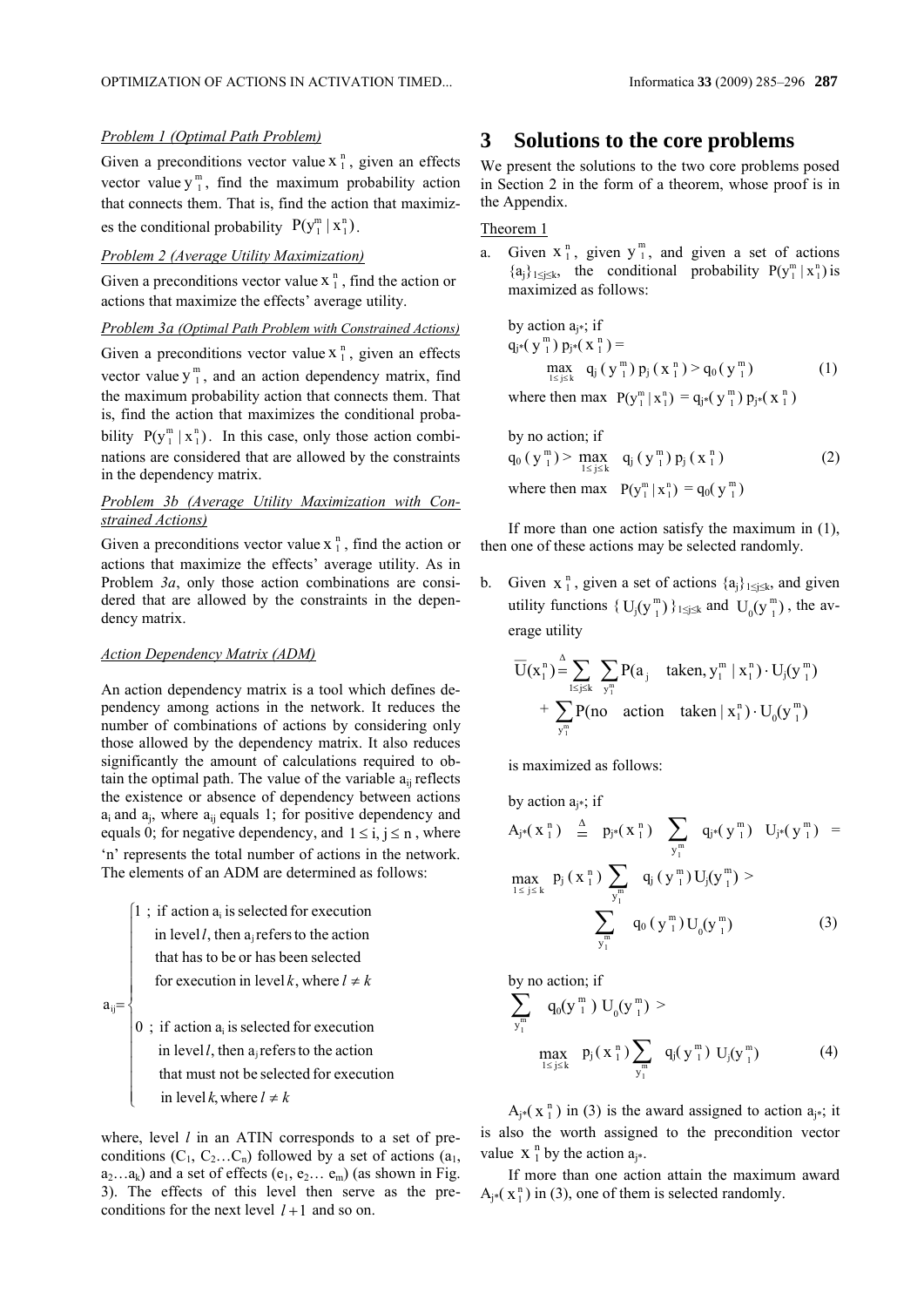# **4 Solutions of the network propagation problem**

In this section, we generalize the core problem solutions expressed in Theorem 1, Section 3, to the sequence of actions depicted by the ATIN in Fig. 1.

#### *Problem 1 (The Optimal Path Problem)*

In the ATIN in Fig. 1, we fix the preconditions vector value  $x_1^n(1)$ , at time 1, and the effects' vector value  $y_1^m(N)$ , at time N. We then search for the sequence of actions that maximizes the probability  $P(y_1^m(N) | x_1^n(1))$ . The solution to this problem follows a dynamic programming approach where  $x_i^n(l) = y_i^m (l-1)$ ;  $2 \le l \le N$ , in our notation. The proof of the step evolution is included in the Appendix.

*Step 1*

For each  $y_1^m(1) = x_1^n(2)$  value, find  $r(y_1^m(1)) = \max [q_0(y_1^m(1)), \max_j q_j(y_1^m(1)) p_j(x_1^n(1))]$ 1  $\overset{\Delta}{=}$ and the action index  $j^*(y_1^m(1))$  that attains  $r(y_1^m(1))$ .

### *Step l*

The values  $r(y_1^m (l-1)) = \max P(y_1^m (l-1) | x_1^n(l))$ , for each  $y_1^m(l-1)$  value, are in memory, as well as the actions that attain them. At step *l*, the values  $r(y_1^m(l)) = \max_{y_i^m(l-1)} r(y_1^m(l-1))$  $1 \binom{1 \cdot 1}{1}$ *l*)  $=$   $\max_{y_i^m(l-1)} r(y_i^m(l-1))$  ×  $\propto$  max  $\left[q_0(y_1^m(l)), \max_j q_j(y_1^m(l)) p_j(y_1^m(l-1))\right]$ 

are maintained, as well as the sequence of actions leading to them.

The complexity of this problem is polynomial with respect to the number of links. Assume that a given ATIN model has 'N' number of levels and each level has 'k' links, then the complexity is given as *O* (N x k).

### *Problem 2 (The Average Utility Maximization)*

In the ATIN in Fig. 1, we fix the value of the precondition vector at time 1, denoted  $x_1^n(1)$ . For each value  $y_1^w$  (N) of the effects vector at time N, we assign worth functions  $U(y_1^w(N))$ . For each action  $a_j$  (*l*), at time *l*, we assign a deployment cost  $c_i$  (*l*). The utility of the effects' vector value  $y_1^w(N)$ , when action  $a_j(N)$  is taken, is then equal to  $U_j(y_1^w(N)) \triangleq U(y_1^w(N)) - c_j(N)$ , while the utility of the same value, when no action is taken, equals U<sub>0</sub> (y  $_{1}^{w}$  (N))  $\stackrel{\Delta}{=}$  U (y  $_{1}^{w}$  (N))  $\stackrel{\Delta}{=}$  U (y  $\stackrel{w}{\scriptscriptstyle{1}}$  (N)). We are seeking the sequence of actions which lead to the maximization of the average utility. The evolving algorithm, from part (b) of Theorem 1, back propagates as follows. The proof is in the Appendix.

### *Step 1*

Compute the action awards (including that to no action), with notation of Figure 1, as follows:  $0 \le j \le r$ ;

$$
A_{j}(x'_{1}(N-1)) \triangleq p_{j}(x'_{1}(N-1)) \sum_{y_{1}^{w}(N)} q_{j}(y_{1}^{w}(N)) U_{j}(y_{1}^{w}(N))
$$

with  $p_0$  ( $x_1^l(N-1)$ )  $\stackrel{\Delta}{=} 1$ 

Select 
$$
A_{j^*(x_1(N-1))}(x_1^1(N-1)) = \max_{0 \le j \le r} A_j(x_1^1(N-1))
$$
;  
for each  $x_1^1(N-1)$  value.

Take action  $a_{\frac{1}{i} (N - 1)}(N)$  for preconditions vector value  $x_1^l(N-1)$  and simultaneously assign worth  $A_{j^*(x_1^j(N-1))}(x_1^j(N-1))$  to  $x_1^j(N-1)$ . That is, assign:  $U(x_1^l(N-1)) = A_{j^*(x_1^l(N-1))}(x_1^l(N-1))$  (5)

*Step 2*

Back propagate to the preconditions at N-2, as in Step 1, starting with the worth assignments in (5), and subsequent utilizations

$$
U_j(x_1^l(N-1)) = max[A_{j^*(x_1^l(N-1))}(x_1^l(N-1)) - c_j(N-1), 0]
$$

*Step n*

As in Steps 1 and 2 (for subsequent levels) the above described algorithm generates the optimal sequence of actions for given initial preconditions  $x_1^n(1)$ . The optimal such preconditions can be also found via maximization of the utility  $U_j$  ( $x_1^k(2)$ ), with respect to  $x_1^n(1)$ .

The complexity of this problem is also polynomial with respect to the number of links.

#### *Problems 3a, 3b (Optimization with Constrained Actions)*

Problems 3a and 3b impose dependency constraints on the actions in the ATIN network. As explained in Section 2, an ADM defines the dependency of one action on every other one, where positive dependency is depicted by 1 and negative dependency is depicted by 0. The dependency constraints are taken into account, when, at a certain level, an optimal action is finalized. At any given level, only positively related actions are considered in the calculations.

As described in Step 1 of Problem 1 (see Section 4), for the first level,  $r(y_1^m(1))$  is calculated the same way for constrained actions also. But for the rest of the levels, it is calculated in a different manner. Consider,

$$
\begin{array}{l}\nr(y_1^m(l)) \stackrel{\Delta}{=} \max_{y_1^m(l-1)} r(y_1^m(l-1)) \times \\
\times \max\left[q_0(y_1^m(l)), \max_{j} q_j(y_1^m(l)) p_j(y_1^m(l-1))\right]\n\end{array}
$$

The parameter max  $r(y_1^m (l-1))$  corresponds to an ac $y_1^m (l-1)$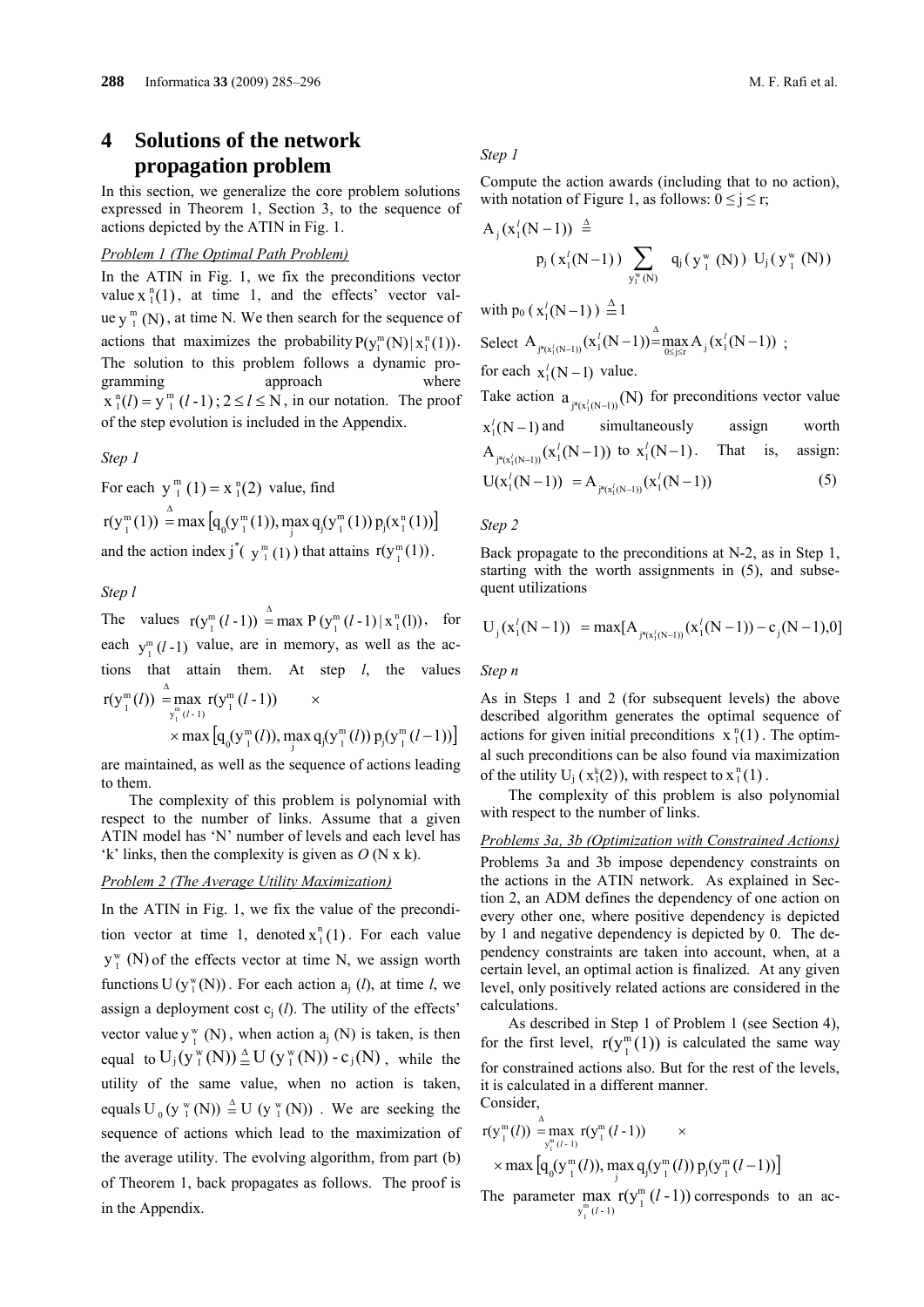tion selected for execution in level  $l-1$ . Its dependent actions can be known from the ADM. In this way, those combinations of actions which are not allowed by the ADM are eliminated from the calculation of  $r(y_1^m(l))$ ,

hence eliminating all links to and from the actions exhibiting negative dependencies. As a result of which it yields a network with lesser number of links and eases the determination of optimal sequence of actions.

# **5 Numerical evaluations**

In this section, we focus on numerical scenarios. We first state the experimental setup. We then, evaluate and discuss a specific experimental scenario. We only state the experimental setups for Problems 1 and 2, since those of Problems 3a and 3b are straight forward modifications of the former.

## **5.1 Experimental Setups**

*Experimental Setup for Problem 1* Assign the probabilities  ${q_i(x_i^k(l))}$  and  ${p_i(x_i^k(l))}$  as in problem 2. Given these probabilities:

a. Compute first:

 $r(y_1^m(1)) = \max [q_0(y_1^m(1)), \max_j q_j(y_1^m(1)) p_j(x_1^n(1))]$ 1  $\sum_{n=1}^{\infty}$  max  $[q_n(y_n^m(1)), \max q_n(y_n^m(1)) p_n(x_n^m(1))]$ and the action  $j^*(y_1^m(1))$  that attains  $r(y_1^m(1))$ .

b. For each  $l: 2 \le l \le N$ , maintain in memory the values  $r(y_1^m(l-1)) = \max P(y_1^m(l-1) | x_1^n(l))$ 1  $_{1}^{m}$  (*l* -1)) = max P ( $y_{1}^{m}$  (*l* -1) |  $x_{1}^{n}$  (*l*)), for each  $y_1^m$  (*l* -1) value, and the actions that attain them. Then, compute and maintain the values:

$$
r(y_1^m(l)) \stackrel{\Delta}{=} \max_{y_1^m(l-1)} r(y_1^m(l-1)) \times
$$
  
× max  $\left[q_0(y_1^m(l)), \max_{j} q_j(y_1^m(l)) p_j(y_1^m(l-1))\right]$ 

Also, maintain the actions that attain the values  $r(y_l^m(l))$ .

### *Experimental Setup for Problem 2*

Considering the network in Fig. 1, assign:

- a. Worth function  $U(y_1^w(N))$  for all  $y_1^w(N)$  values of the effects' status vector, at level N.
- b. Probabilities  $q_j(x_1^k (l))$ <sup> $\triangleq$ </sup>

 $P(x_1^k (l))$  occurring | action j at step  $l - 1$ ) at all levels, 2 to N,

where 
$$
q_0(x_1^k(l)) \stackrel{\Delta}{=}
$$

 $P(x_1^k (l))$  occurring | no action j at step  $l-1$ ) at all levels, 2 to N,

c. Probabilities  $p_j(x_1^k(l))_+^A$ P(action j succeeds  $\mid x_1^k$  (*l*) preconditions) at all levels, from 1 to N-1, where  $p_0(x_1^k(l))$  $\stackrel{\Delta}{=}$  1;  $\forall$  *l* 

d. Implementation/deployment costs cj (*l*) for all actions, at all levels 2 to N.

Given the above assignments,

a. Compute first,  
\n
$$
A_j(x_1^l(N-1)) \xrightarrow{A}
$$
  
\n $p_j(x_1^l(N-1)) \sum_{y_1^w(N)} q_j(y_1^w(N)) U_j(y_1^w(N))$   
\nwhere,  
\n $p_0(x_1^l(N-1)) \xrightarrow{A} 1;$   
\n $U_j(y_1^w(N)) = \max [U(y_1^w(N)) - c_j(N), 0]$   
\n $A_{j^w(x_1^l(N-1))}(x_1^l(N-1)) = \max_{0 \le j \le r} A_j(x_1^l(N-1)) ;$   
\nfor all  $x_1^l(N-1)$  values.

b. Take action  $a_{j*(x_1^j(N-1))}$  for each precondition vector value  $x_i^l(N-1)$ . Assign worth  $A_{j^*(x_1^j(N-1))}(x_1^j(N-1))$  to  $x_1^j(N-1)$ , as  $U(x_1^l(N-1)) = A_{j^*(x_1^l(N-1))}(x_1^l(N-1))$ 

Repeat steps (a) and (b) for level N-1 and back propagate to level N-2. Continue back propagation to level 1.

### **5.2 A Specific Experimental Scenario**

In this section, we illustrate the use of Activation Timed Influence Nets with the help of an example ATIN, and present the results of the algorithms included in this paper, when applied to this ATIN. The model used in this section was derived from a Timed Influence Net presented in Wagenhals et al., in 2001 [27] (which was developed with the help of a team of subject matter experts) to address the internal political instabilities in Indonesia in the context of East Timor. For purposes of results illustration, we have selected a part of this network, as shown in Fig. 4.

#### *Example ATIN:*

The model provides detailed information about the religious, ethnic, governmental and non-governmental organizations of Indonesia. In this section, the propositions and actions referred are given in *italic* text. According to the model, rebel militia formed by a minority group poses the main concern which has captured a large number of people under its secured territory. Amongst these people in the community, some are against the rebels and considered to be at risk, in case the negotiations with the local government didn't work. For this example,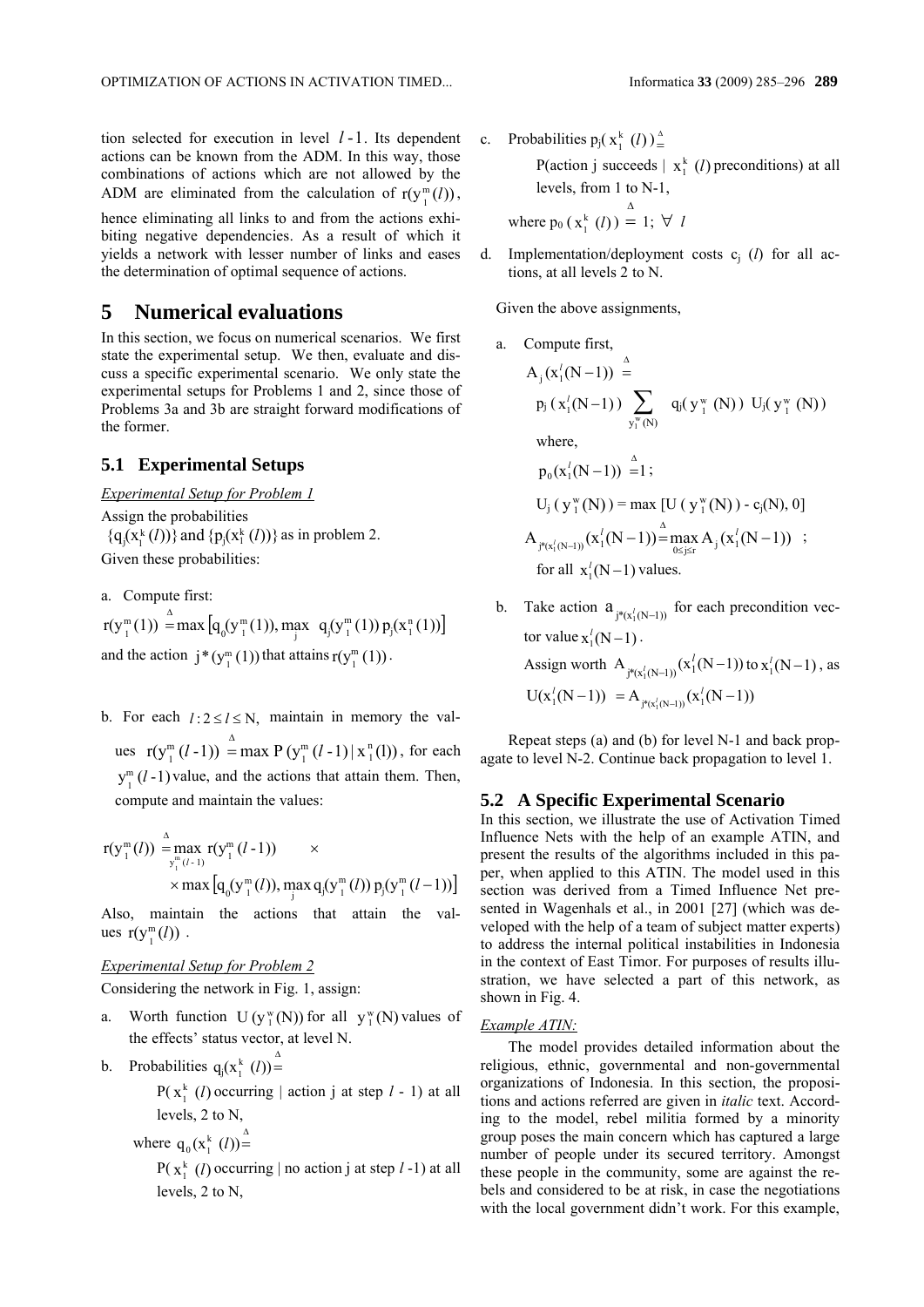consider the initial conditions when *the rebels are getting local support*, the *community is in unrest* and the *local administration is losing control*. Based on the data provided, only one action can be executed from a possible set of actions at a given time i.e. either of the *Indonesian press* or *provincial authority* or the *minister of interior would declare resolve to keep peace*. Depending upon this selected action and the data provided for the effects, only a specific set of events can result. For instance, *rebels may or may not start thinking that they are getting publicity*, *GOI (original anti-government of Indonesia) war may or may not expand, GOI chances of intervention and international attention may increase* or *decrease*. Similarly, this specific set of events forms the set of possible pre-conditions for a later time. Depending upon which conditions actually become true, second action can be selected for execution from another set of actions, i.e. *Security Council* and *General Assembly may* or *may not pass resolutions* or *UN may or may not declare resolve to keep peace*. Depending upon this action and the data provided for the effects, *coalition may or may not form*, *rebels may or may not contemplate talks*, *GOI support may increase or decrease or may not increase at all*, or *GOI may or may not allow coalition into territories*. Ultimately, the *coalition may authorize use of force* which might compel *rebels to negotiate* and the *humanitarian assistance (HA) may start preparing for the worst case.* Depending upon which conditions meet, the *coalition may declare resolve to keep peace* or *may declare war on rebels.* This may affect the *chances of military confrontation*, *rebels' popularity* and *chances of negotiated settlement* which represents the final effects in the network.

Table 1 lists some of the parameters (and their values) required by the network in Fig. 4. The parameters in the table are listed by their abbreviated labels also in addition to the phrases shown inside the network nodes in the figure. For the sake of brevity, we do not list all the values.

#### *Solutions to Problems:*

*Solution to Problem 1 (Optimal Path Problem):* Consider the example scenario described earlier, we need

to identify an optimal path (i.e., the sequence of actions) resulting into the final effect when, *military confrontation chances are reduced*, while *rebels start losing local support* and *negotiation chances start increasing*. This set of effects (post-conditions) leads to the following output state in the ATIN model:

- *Reduction in the chances of military confrontation*  $(i.e. Y<sub>12</sub> = 0)$
- *Decrease in local support and popularity for Rebels* (i.e.  $Y_{13} = 1$ )<br>*Increase in*
- *Increase in chances of negotiated settlement*  $(i.e. Y<sub>14</sub> = 1).$

The above defined conditions lead to a postcondition vector [0, 1, 1]<sup>T</sup> at level 4, i.e.  $y_{12}^{14}(4)$ .

After fixing the post-condition vector, we define the initial preconditions, when *rebels have been getting local support*, the *community has been in unrest* and the *local administration has started losing control*. This set of pre conditions given by  $x_1^3(1)$  results into a vector value of  $[1, 1, 1]$ <sup>T</sup>, where

- $X_1 = 1$ ; represents the condition *Rebels are getting Local Support*
- $X_2 = 1$ ; represents the condition *There is unrest in the Community*
- $X_3 = 1$ ; represents the condition *Local Administration is losing Local Control.*

We want to find out the sequence of actions which achieves the desired effects  $y_{12}^{14}(4)$  given the initial preconditions  $x_1^3(1)$ . Technically, we want to identify the sequence of actions which maximizes the probability  $P(y_{12}^{14}(4) | x_1^3(1))$ . Applying the optimal path algorithm (see Section 4) results that if the *provincial authority* and *UN declare resolve to keep peace* and *coalition does not take any action*, instead *it declares resolve to keep peace*, then the desired effects will be achieved which will result into *less chances of military confrontation*, *reduction in local support for rebels* and *more chances of a negotiated settlement*.



Figure 4: Example ATIN.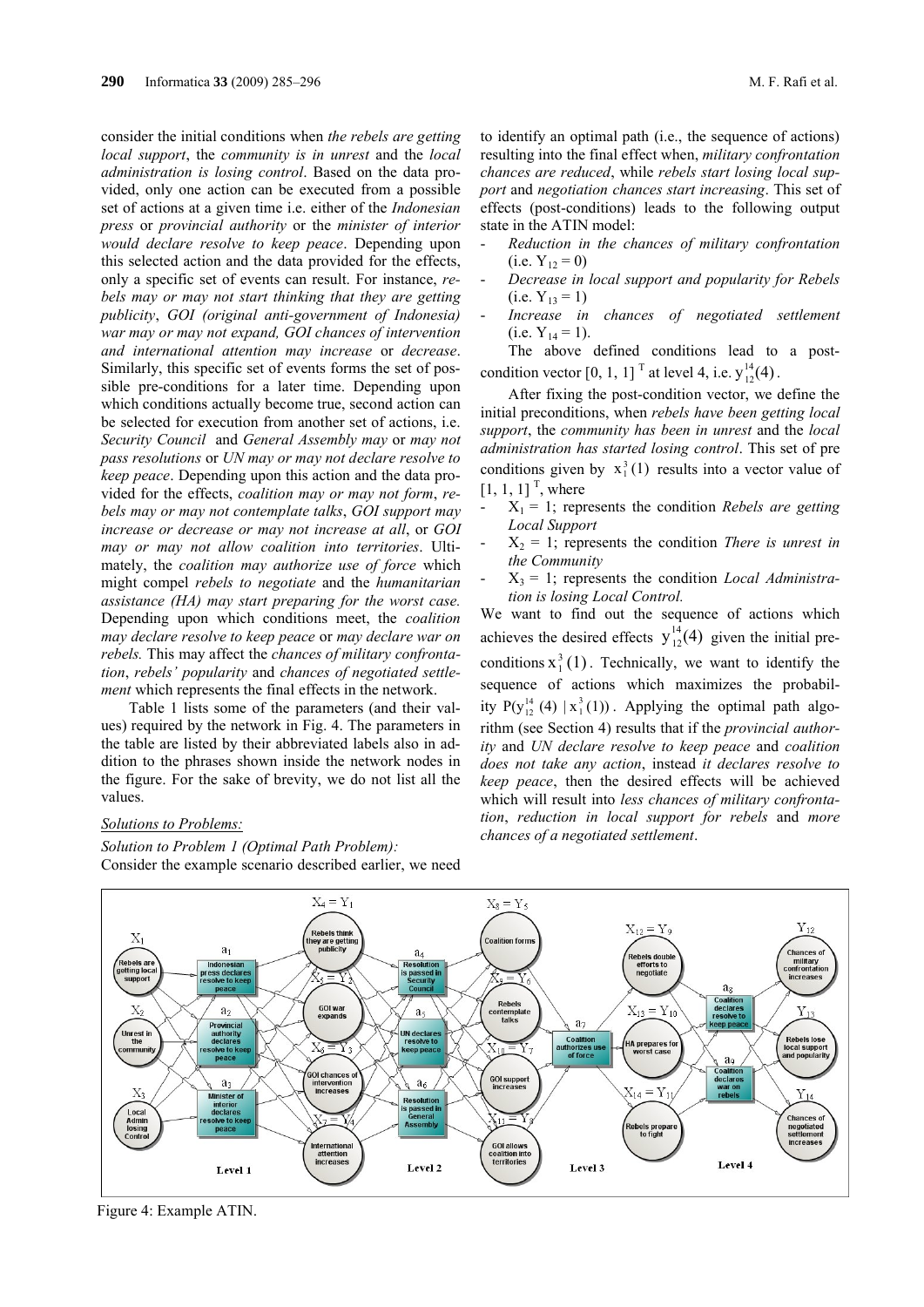| Level 1                        |                                                                            |                    |                    |                                           |                     |                                         |                  |  |
|--------------------------------|----------------------------------------------------------------------------|--------------------|--------------------|-------------------------------------------|---------------------|-----------------------------------------|------------------|--|
| ${\rm Y}_1^4$                  | Action aj                                                                  | $q_j(y_1^4)$       | $q_0(y_1^4)$       | $X_1^3$                                   | $p_j(x_1^3)$        | $p_j(x_1^3)*q_j(y_1^4)$                 | $r(y_1^4)$       |  |
|                                | Indonesian press<br>declares resolve to keep<br>$p$ eace $(a1)$            | 68.00%             |                    |                                           | 80.00%              | 54.40%                                  |                  |  |
| $\left[1,0,1,1\right]^{\rm T}$ | <b>Provincial Authority</b><br>declares resolve to keep<br>$p$ eace $(a2)$ | 74.00%             | 6.45%              | $[1,1,1]^{T}$                             | 86.00%              | 63.64%                                  | 63.64%           |  |
|                                | Minister of interior<br>declares resolve to keep<br>$p$ eace $(a3)$        | 56.00%             |                    |                                           | 20.00%              | 11.20%                                  |                  |  |
| Level 2                        |                                                                            |                    |                    |                                           |                     |                                         |                  |  |
| $Y_{5}^{8}$                    | Action a <sub>j</sub>                                                      | $q_{1}(y_{5}^{8})$ | $q_0(y_5^8)$       | $X_4^7$                                   | $p_j(x_4^{\gamma})$ | $p_j(x_4^7) * q_j(y_5^8)$               | $r(y_5^8)$       |  |
|                                |                                                                            |                    |                    | $[0,0,0,0]^{T}$                           | 16.00%              | 2.24%                                   |                  |  |
|                                | Resolution is passed in                                                    | 14.00%             |                    | $\left[1{,}0{,}1{,}1\right]^{\text{T}}$   | 91.00%              | 12.74%                                  |                  |  |
|                                | Security council (a4)                                                      |                    |                    |                                           | a a a               | 222                                     |                  |  |
|                                |                                                                            |                    |                    | $[1,1,1,1]$ <sup>T</sup>                  | 18.00%              | 2.52%                                   |                  |  |
|                                |                                                                            |                    |                    | $[0,0,0,0]$ <sup>T</sup>                  | 66.00%              | 27.72%                                  | 34.02%           |  |
|                                |                                                                            | 42.00%             |                    |                                           |                     |                                         |                  |  |
| $\left[1,1,1,1\right]^{\rm T}$ | UN declares resolve to<br>keep peace (a5)                                  |                    | 0.95%              | $[1,0,1,1]^{T}$                           | 81.00%              | 34.02%                                  |                  |  |
|                                |                                                                            |                    |                    |                                           |                     |                                         |                  |  |
|                                |                                                                            |                    |                    | $\left[1,\!1,\!1,\!1\right]^{\mathrm{T}}$ | 13.41%              | 5.63%                                   |                  |  |
|                                | Resolution is passed in<br>General Assembly (a6)                           | 39.00%             |                    | $[0,0,0,0]^{T}$                           | 43.05%              | 16.79%                                  |                  |  |
|                                |                                                                            |                    |                    |                                           |                     |                                         |                  |  |
|                                |                                                                            |                    |                    | $[1,\!0,\!1,\!1]^{\mathrm{T}}$            | 48.20%              | 18.80%                                  |                  |  |
|                                |                                                                            |                    |                    |                                           |                     |                                         |                  |  |
|                                |                                                                            |                    |                    | $\left[1,1,1,1\right]^{\text{T}}$         | 24.87%              | 9.70%                                   |                  |  |
| Level 3                        |                                                                            |                    |                    |                                           |                     |                                         |                  |  |
| ${\rm Y}_9^{11}$               | <b>Action</b> aj                                                           | $q_j(y_j^{11})$    | $q_0(y_9^{11})$    | $X_{\rm R}^{\rm H}$                       | $p_j(x_8^{11})$     | $p_j(x_8^{11}) * q_j(y_9^{11})$         | $r(y^{11}_{9})$  |  |
|                                | <b>Coalition Authorizes</b><br>the Use of Force (a7)                       | 43.00%             |                    | $[0,0,0,0]^{T}$                           | 0.00%               | 0.00%                                   |                  |  |
|                                |                                                                            |                    |                    |                                           |                     |                                         |                  |  |
| $\left[1,0,0\right]^{\rm T}$   |                                                                            |                    | 59.00%             | $[1,0,1,1]^{T}$                           | 64.00%              | 27.52%                                  | 59.00%           |  |
|                                |                                                                            |                    | (No Action)        |                                           | .                   |                                         |                  |  |
|                                |                                                                            |                    |                    | $[1,1,1,1]$ <sup>T</sup>                  | 18.00%              | 7.74%                                   |                  |  |
| Level 4                        |                                                                            |                    |                    |                                           |                     |                                         |                  |  |
| ${\color{red}Y}_{12}^{14}$     | <b>Action</b> aj                                                           | $q_j(y_{12}^{14})$ | $q_0(y_{12}^{14})$ | $X_{12}^{14}$                             | $p_j(x_{12}^{14})$  | $p_j(x_{12}^{14})$ * $q_j(y_{12}^{14})$ | $r(y_{12}^{14})$ |  |
|                                | Coalition declares<br>resolve to keep peace<br>(a8)                        |                    |                    | $[0,0,0]^{T}$                             | 16.00%              | 3.36%                                   |                  |  |
|                                |                                                                            | 21.00%             | 1.50%              |                                           |                     |                                         |                  |  |
|                                |                                                                            |                    |                    | $[1,0,0]$ <sup>1</sup>                    | 91.00%              | 19.11%                                  | 19.11%           |  |
|                                |                                                                            |                    |                    |                                           | 38.00%              | 7.98%                                   |                  |  |
| $\left[0,1,1\right]^{\rm T}$   |                                                                            |                    |                    | $\left[1,1,1\right]^{\rm T}$              | 67.00%              | 11.39%                                  |                  |  |
|                                |                                                                            |                    |                    | $[0,0,0]^{T}$                             | 222                 | 222                                     |                  |  |
|                                | Coalition declares war                                                     | 17.00%             |                    | $\left[1,0,0\right]^{\text{T}}$           | 18.48%              | 3.14%                                   |                  |  |
|                                | on rebels (a9)                                                             |                    |                    |                                           |                     |                                         |                  |  |
|                                |                                                                            |                    |                    | $[1,1,1]^{T}$                             | 30.88%              | 5.25%                                   |                  |  |

# Table 1: Parameter values in the Example ATIN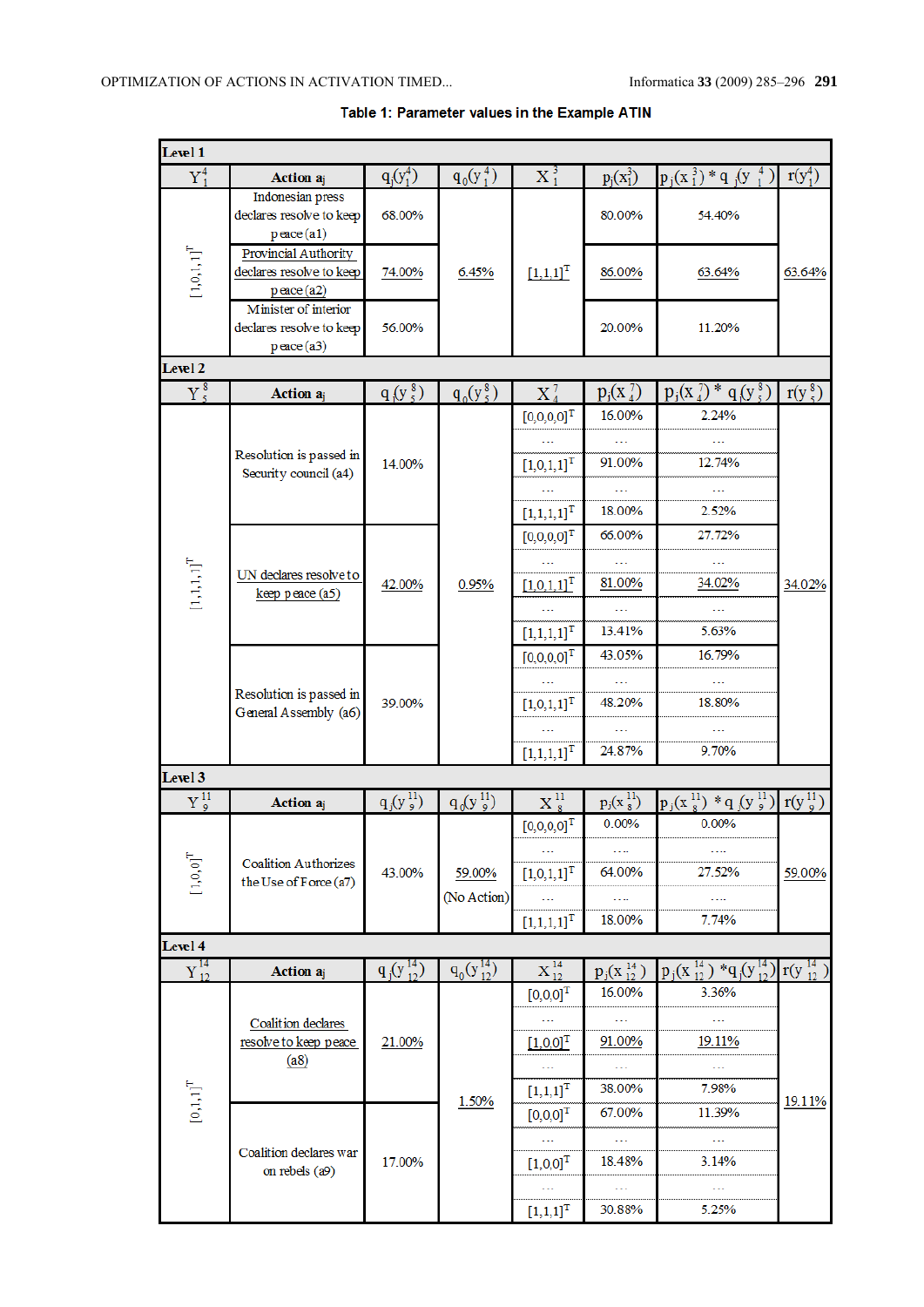The details of this result are given in Table 1. It only contains the values that correspond to the selected actions at their respective levels, while a complete set of probabilities has been used to calculate the actual final sequence. The optimal actions, their corresponding state vectors and the probabilities are underlined in the table. The Optimal Path algorithm is of dynamic programming nature, so it requires two traversals to finalize the sequence of actions. During the forward traversal,  $r(y_1^m)$  is calculated for each level for all possible post-condition combinations. At the last level, the post-condition vector  $y_{12}^{14}(4)$  is fixed to be the desired effect of the network which is  $[0, 1, 1]$ <sup>T</sup> as determined earlier. The best action associated with this post-condition vector is identified along with its pre-condition vector  $x_{12}^{14}(4)$ . Using this pre-condition vector (which is the post-condition vector of the second last level), the network is traversed in reverse direction identifying actions and their corresponding preconditions, from last to the first level. The action at the first level is identified by fixing the pre-condition to the value determined earlier, i.e.  $x_1^3(1)$  which is  $\left[1, 1, 1\right]$ <sup>T</sup>. Completing both forward and reverse traversals gives the optimal actions which achieve the desired effects when the initial causes are given.

#### *Solution to Problem 2 (Average Utility Maximization):*

Consider a scenario where we need to identify the sequence of actions which maximizes the effects' average utility (at level 4) for the same input pre-condition as it was used in the solution of Problem 1, i.e.  $\begin{bmatrix} 1, 1, 1 \end{bmatrix}^T$ . Assume, that the deployment costs for actions  $a_8$  and  $a_9$ are 25 and 30 units, respectively. The worth of each effect in the last level (i.e. level 4) is given by the worth function values  $U(y_{12}^{14}(4))$  given in Table 2 and 3. Each effect also has a net utility which is determined by subtracting the deployment cost of the action from the worth of the effect. This net utility  $U_j(y_{12}^{14}(4))$  (when action  $a_j$  is taken) and the action awards are given in Tables 2 and 3. The action award is calculated for each action corresponding to all of its pre-conditions. Similarly, these calculations are performed for the rest of the actions in ATIN model (after costs are assigned to every action in the model), but for the sake of brevity only the results for actions  $a_8$  and  $a_9$  are shown in Tables 2 and 3, respectively.

As described in Section 4, the action award is calculated for all actions in each level. For instance, starting from the last level, the action awards are calculated for actions  $a_8$  and  $a_9$ . The selected action is the one which maximizes the average utility and its action index 'j' is recorded. As each action award is calculated, it is also assigned as the worth function to the previous level effects vector. The latter worth function is used to calculate the utilities at the previous level, and calculations are repeated similarly. This procedure is back traversed from last to first levels. Table 4 summarizes the action awards of those actions which maximize the effects' average utility at their respective levels.

Table 2: Utility Functions and Action awards for Action a8

| Level $4 -$ Action as    |                         |                  |                       |                  |                                                            |       |  |  |  |
|--------------------------|-------------------------|------------------|-----------------------|------------------|------------------------------------------------------------|-------|--|--|--|
| $X_{12}^{14}(4)$         | $p_{g}(x_{12}^{14}(4))$ | $Y_{12}^{14}(4)$ | $q_g(y_{12}^{14}(4))$ | $U(y_1^{14}(4))$ | $U_g(y_{12}^{14}(4))$ A <sub>8</sub> (x <sub>12</sub> (4)) |       |  |  |  |
| $[0,0,0]^{T}$            | 16.00%                  | $[0,0,0]^{T}$    | 37.00%                | 40               | 15                                                         | 11.11 |  |  |  |
| $[0,0,1]$ <sup>T</sup>   | 24.00%                  | $[0,0,1]^{T}$    | 65.00%                | 30               | 5                                                          | 16.66 |  |  |  |
| $[0,1,0]$ <sup>T</sup>   | 75.00%                  | $[0,1,0]^{T}$    | 53.00%                | 60               | 35                                                         | 52.07 |  |  |  |
| $[0,1,1]$ <sup>T</sup>   | 85.00%                  | $[0,1,1]^{T}$    | 21.00%                | 79               | 54                                                         | 59.02 |  |  |  |
| $[1,0,0]$ <sup>T</sup>   | 91.00%                  | $[1,0,0]^{T}$    | 19.00%                | 41               | 16                                                         | 11.11 |  |  |  |
| $[1,0,1]$ <sup>T</sup>   | 72.00%                  | $[1,0,1]^{T}$    | 43.00%                | 65               | 40                                                         | 49.99 |  |  |  |
| $[1,1,0]$ <sup>T</sup>   | 16.00%                  | $[1,1,0]^{T}$    | 29.00%                | 37               | 12                                                         | 63.18 |  |  |  |
| $\left[1,1,1\right]^{T}$ | 38.00%                  | $[1,1,1]^{T}$    | 27.00%                | 51               | 26                                                         | 26.38 |  |  |  |

Table 3: Utility Functions and Action awards for Action a9.

| Level 4 - Action a <sub>9</sub> |                         |                  |                            |                  |                       |                       |  |  |  |
|---------------------------------|-------------------------|------------------|----------------------------|------------------|-----------------------|-----------------------|--|--|--|
| $X_{12}^{14}(4)$                | $p_{q}(x_{12}^{14}(4))$ | $Y_{12}^{14}(4)$ | $q_{0}^{(y_{12}^{14}(4))}$ | $U(y_2^{14}(4))$ | $U_9(y_{12}^{14}(4))$ | $A_9(x_{12}^{14}(4))$ |  |  |  |
| $[0,0,0]$ <sup>T</sup>          | 67.00%                  | $[0,0,0]^{T}$    | 41.00%                     | 40               | 10                    | 48.25                 |  |  |  |
| $[0,0,1]$ <sup>T</sup>          | 97.15%                  | $[0,0,1]^{T}$    | 26.00%                     | $\frac{30}{2}$   | $\overline{0}$        | 69.96                 |  |  |  |
| $\left[0,1,0\right]^{\top}$     | 58.29%                  | $[0,1,0]^{T}$    | 71.00%                     | 60               | 30                    | 41.97                 |  |  |  |
| $[0,1,1]$ <sup>T</sup>          | 13.00%                  | $[0,1,1]^{T}$    | 17.00%                     | 79               | 49                    | 9.36                  |  |  |  |
| $[1,0,0]$ <sup>T</sup>          | 18.48%                  | $[1,0,0]^{T}$    | 26.00%                     | 41               | 11                    | 13.31                 |  |  |  |
| $[1,0,1]$ <sup>T</sup>          | 39.28%                  | $[1,0,1]^{T}$    | 54.00%                     | 65               | 35                    | 28.29                 |  |  |  |
| $[1,1,0]$ <sup>T</sup>          | 38.67%                  | $[1,1,0]^{T}$    | 62.00%                     | 37               | 7                     | 27.85                 |  |  |  |
| $[1,1,1]$ <sup>T</sup>          | 30.88%                  | $[1,1,1]^{T}$    | 58.00%                     | 51               | 21                    | 22.24                 |  |  |  |

From Table 4 it can be seen that the sequence of actions that maximizes the effects' average utility, obtained as a result of applying the algorithm is given by:  $\mathbf{a}_1$  (i.e. *Indonesian press declares resolve to keep peace*),  $a<sub>6</sub>$  (i.e. *Resolution is passed in General Assembly*),  $a_7$  (i.e. *Coalition authorizes use of Force*), **a**<sup> $\alpha$ </sup> (i.e., *Coalition declares war on rebels*). The underlined entries in Table 3 correspond to the worth, utility function and action award of action **a**<sup>o</sup>

#### *Solution to Problem 3a, 3b (Constrained Actions):*

The dependencies among the actions in the example ATIN model are defined in the action dependency matrix given in Figure 5.

Most of the dependencies given in the matrix are quite evident. For instance, *the peace resolution declaration by UN* ( $a_5$ ) ensures that either of *Indonesian press, provincial authority or minister of interior must also have declared the resolution to keep peace* (either of  $a_1$ or  $a_2$  or  $a_3$  must have been executed in the past) which would represent the opinion of the locals in general. Similarly, *resolution passed by the Security Council* or *General Assembly* ( $\mathbf{a}_4$  or  $\mathbf{a}_6$ ) makes sure that *whether or not the coalition will have to authorize the use of force* (**a7**), considering the resolution is in support of use of force. This infers that if *the coalition authorizes the use of force*, it will *declare war on Rebels* otherwise, it will *declare resolve to keep peace*. All of these dependencies can be observed from the ADM (as shown in Fig. 5).

Consider  $a_{25}$  in ADM, (as shown in Fig. 5) which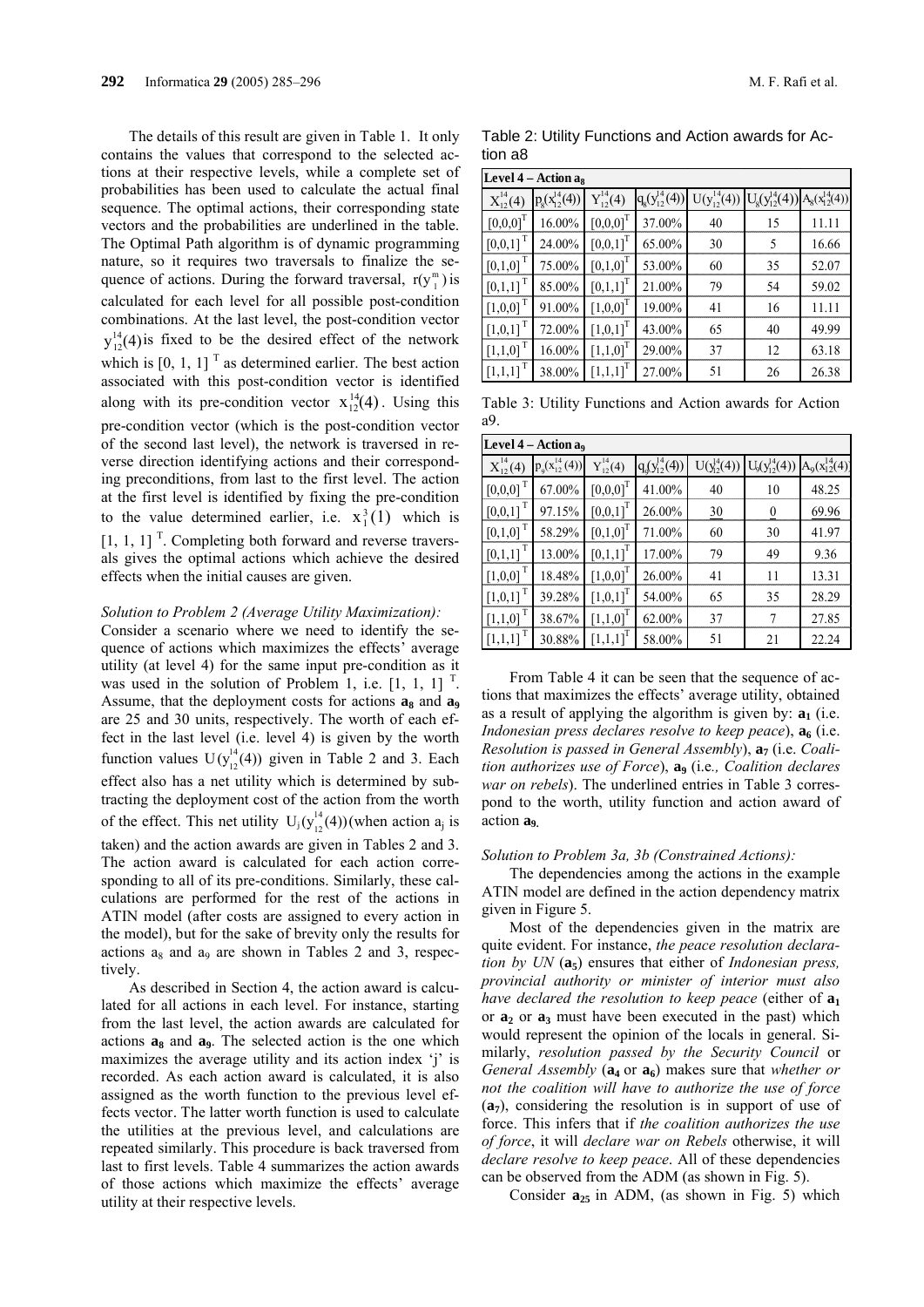corresponds to a positive dependency between *peace declaration by the provincial authority* (a<sub>2</sub>) and *peace declaration by UN* (a<sub>5</sub>). The ADM suggests that there exist negative dependencies between action  $a_2$  and actions **a<sub>4</sub>**, **a<sub>6</sub>**, **a<sub>7</sub>** and **a**<sub>9</sub> which means that if *Provincial authority declares peace resolution, Security Council* and *General Assembly won't pass resolution* and the *Coalition will not authorize the use of force* and hence *will declare resolve to keep peace*. This knowledge of dependencies from the ADM certainly reduces an extensive amount of effort in calculating the optimal path. While calculating the optimal path, during the forward traversal, only those paths are considered which satisfy the constraints defined in ADM yielding less number of combinations to consider for calculation and making it easy to back traverse and identify the optimal actions.

The same applies to the solution of the second problem of identifying sequence of actions maximizing the effects' average utility under constraints. The action awards are calculated for those actions only which satisfy constraints defined in ADM, and hence reducing the effort of calculating action awards and assignment of worth function at each level.

Table 4: Action Awards.

| <b>Level 1</b>  | <b>Level 2</b>  | <b>Level 3</b>     | <b>Level 4</b>        |  |  |
|-----------------|-----------------|--------------------|-----------------------|--|--|
| $A_1(x_1^3(1))$ | $A_6(x_4^7(2))$ | $A_7(x_8^{11}(3))$ | $A_0(x_{12}^{14}(4))$ |  |  |
| 151.02          | 85.18           | 77.92              | 69.96                 |  |  |

# **6 Conclusion**

This paper presented an extension of a Timed Influence Net, termed ATIN (Activation Timed Influence Net). An ATIN utilizes a set of preconditions required for the undertaking of an action and produces a set of effects. These effects become then the preconditions for the next level of action(s), resulting in a sequential evolution of actions. Some other probabilistic planning techniques were also discussed. The paper identified several preselected performance criteria regarding ATINs (i.e., optimal path and average utility maximization with and without constrained actions) and recommended algorithms for their satisfaction. A tool called ADM (Action Dependency Matrix) was introduced, which induces dependencies among the actions. It is represented with the help of a  $m \times m$  matrix, where 'm' represents the total number of actions in the network.

The implementation of the suggested algorithms was illustrated with the help of a real world example. The example demonstrated a politically unstable situation in Indonesia. Sets of actions preceded by preconditions and followed by sets of effects were demonstrated in the form of an ATIN Model (see Figure 4). The experiment was formulated based on a previous Timed Influence Network model for the same scenario. The experimental procedure was applied to the network with a set of probability data. Solutions of both problems were discussed in depth. The optimal path problem required the knowledge of an initial set of causes (preconditions) and the final set of effects (postconditions). With the help of the algorithm, an optimal sequence of actions was identified which maximized the conditional probability of achieving the desired effects, when the initial conditions were given. For the sake of brevity, only significant parts of the probability data used were shown in Table 1. For the same scenario, the second algorithm yielded a sequence of actions, which maximized the effects' average utility. The solution for both problems was comprehended in detail. The experiment was repeated with constrained actions considering only dependent actions as defined in the Action Dependency Matrix (see Figure 5) which produced similar results and required lesser effort to calculate than without ADM.

# **References**

[1] Bagchi S., Biswas G., and Kawamura K., (Nov, 2000), "Task Planning under Uncertainty using a Spreading Activation Network", IEEE Transactions

|                |                                                                 | a1<br>to keep peace | a2<br>Indonesian Press Provincial Authority Minister of Interior<br>declares resolve Press declares resolve Press declares resolve<br>to keep peace | a <sup>3</sup><br>to keep peace | а4<br>Resolution is<br>passed in<br>Security council keep peace | 3 <sup>5</sup><br>UN Declares<br>resolve to | a6<br>Resolution is<br>passed in General<br>A ssembly | a <sub>7</sub><br>Coalition<br>authorizes<br>use of Force | a8<br>Coalition<br>declares resolve<br>to keep peace | a <sub>9</sub><br>Coalition<br>declares war<br>on Rebels |
|----------------|-----------------------------------------------------------------|---------------------|-----------------------------------------------------------------------------------------------------------------------------------------------------|---------------------------------|-----------------------------------------------------------------|---------------------------------------------|-------------------------------------------------------|-----------------------------------------------------------|------------------------------------------------------|----------------------------------------------------------|
|                | al Indonesian Press declares<br>resolve to keep peace           |                     | O                                                                                                                                                   | $\Omega$                        | $\mathbf{0}$                                                    |                                             | $\mathbf 0$                                           | $\Omega$                                                  |                                                      |                                                          |
| a2             | Provincial Authority Press<br>declares resolve to keep<br>peace | $\mathbf{0}$        |                                                                                                                                                     | $\Omega$                        | $\Omega$                                                        |                                             | $\mathbf{0}$                                          | $\Omega$                                                  |                                                      |                                                          |
| a <sup>3</sup> | Minister of Interior Press<br>declares resolve to keep<br>peace | $\Omega$            |                                                                                                                                                     |                                 | $\Omega$                                                        |                                             | $\Omega$                                              |                                                           |                                                      |                                                          |
| a <sub>4</sub> | Resolution is passed in<br>Security council                     | 0                   | $\Omega$                                                                                                                                            | $\Omega$                        |                                                                 | $\Omega$                                    | $\Omega$                                              |                                                           | $\Omega$                                             |                                                          |
| a <sub>5</sub> | UN Declares resolve to<br>keep peace                            |                     |                                                                                                                                                     |                                 | $\Omega$                                                        |                                             | $\Omega$                                              |                                                           |                                                      |                                                          |
| a6             | Resolution is passed in<br>General Assembly                     | $\bf{0}$            | $\mathbf{0}$                                                                                                                                        | $\Omega$                        | $\mathbf{0}$                                                    | $\mathbf{0}$                                |                                                       |                                                           | $\bf{0}$                                             |                                                          |
| a7             | Coalition authorizes use of<br>Force                            | 0                   | $\Omega$                                                                                                                                            | $\Omega$                        |                                                                 | $\mathbf 0$                                 |                                                       |                                                           | $\Omega$                                             |                                                          |
| a <sup>8</sup> | Coalition declares resolve<br>to keep peace                     |                     |                                                                                                                                                     |                                 | $\Omega$                                                        |                                             | $\mathbf{0}$                                          | $\Omega$                                                  |                                                      |                                                          |
| 39             | Coalition declares war on<br>Rebels                             | 0                   |                                                                                                                                                     | 0                               |                                                                 | $\Omega$                                    |                                                       |                                                           | $\Omega$                                             |                                                          |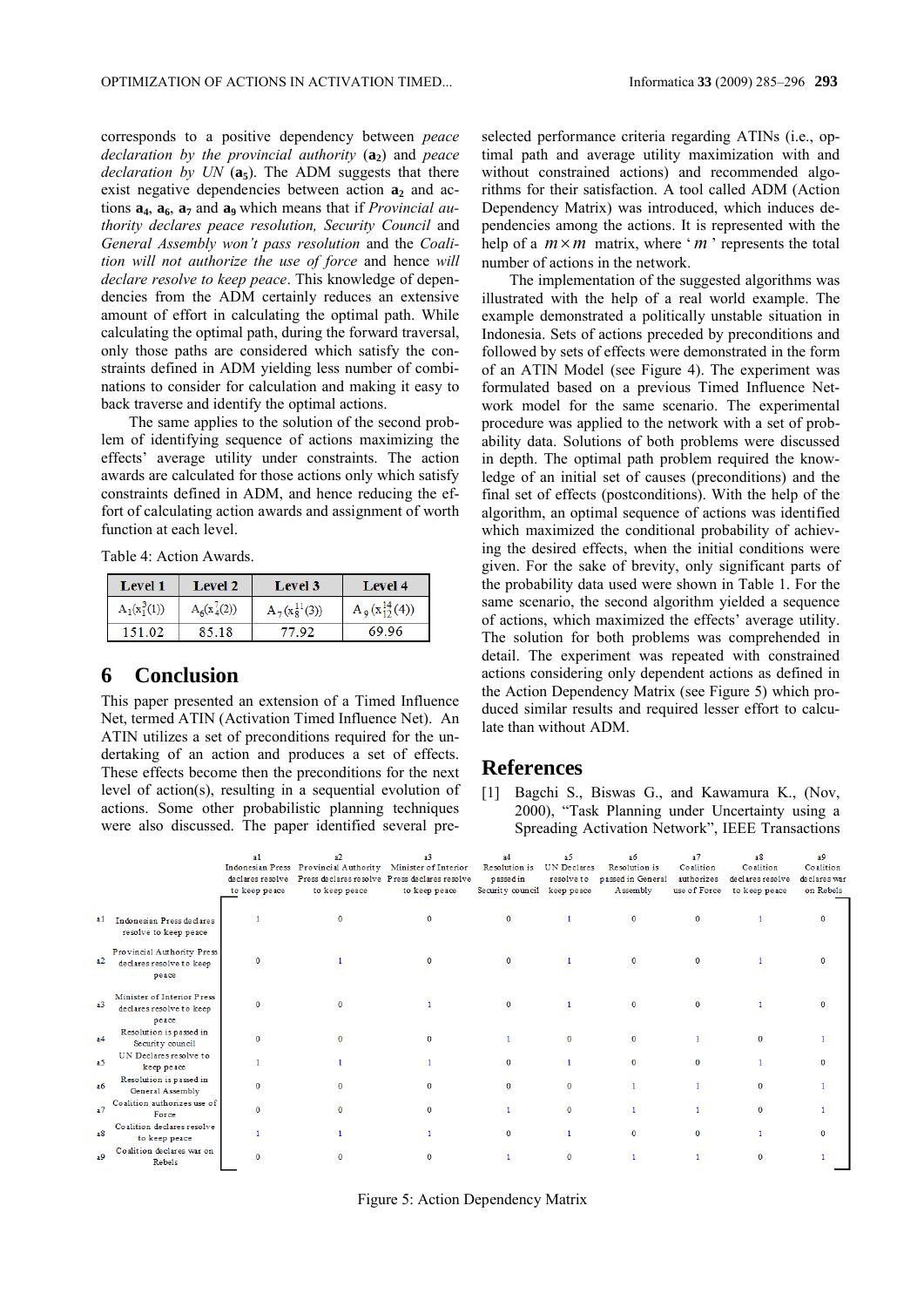on Systems, Man and Cybernetics, Vol. 30, No. 6, pp 639-650.

- [2] Dean T. and Wellman (1991) M.P., Planning and Control. San Mateo, CA: Morgan Kaufmann.
- [3] Dean T., Kaelbling L.P., Kirman J., and Nicholson A., (1993), "Planning with deadlines in stochastic domains," in Proc. 11th Nat. Conf. Artificial Intelligence (AAAI-93). Chicago, IL: AAAI Press, pp. 574–579.
- [4] Drummond M. and Bresina J., (1990), "Anytime synthetic projection: Maximizing the probability of goal satisfaction," in Proc. 8th Nat. Conf. Artificial Intelligence (AAAI-90). Chicago, IL: AAAI Press, pp.138–144.
- [5] Firby R.J., (1987), "An investigation into reactive planning in complex domains,"in Proc. 6th Nat. Conf. Artificial Intelligence (AAAI-87). San Mateos, CA: Morgan Kaufmann, vol. 1, pp. 202–206.
- [6] Haider S., (October, 2003), "On Computing Marginal Probability Intervals in Probabilistic Inference Networks," in Proceedings of IEEE-SMC Conference.
- [7] Haider S. (August, 2003), "A Hybrid Approach for Learning Parameters of Probabilistic Networks from Incomplete Databases," Design and Application of Hybrid Intelligent Systems, Proceedings of the Third International Conference on Hybrid Intelligent Systems (HIS'03), IOS Press, Amsterdam, The Netherlands, ISBN 158603-394.
- [8] Haider S., Zaidi A. K., and Levis A. H. (Nov. 2004), "A Heuristic Approach for Best Set of Actions Determination in Influence Nets," in Proc. IEEE International Conference on Information Reuse and Integration, Las Vegas.
- [9] Haider S. and Levis A. H. (2004), "An Approximation Technique for Belief Revision in Timed Influence Nets," in Proceedings of Command and Control Research and Technology Symposium.
- [10] Haider S. and Zaidi A. K. (2004), "Transforming Timed Influence Nets into Time Sliced Bayesian Networks," in Proceedings of Command and Control Research and Technology Symposium.
- [11] Haider S. and Zaidi A. K. (2005), "On Temporal Analysis of Timed Influence Nets using Point Graphs," in the Proc. of the 18th International FLAIRS Conference, FL.
- [12] Haider S. and Levis A. H. (June 2005), "Dynamic Influence Nets: An Extension of Timed Influence Nets for Modeling Dynamic Uncertain Situations," in Proc. 10th International Command and Control Research and Technology Symposium, Washington DC.
- [13] Kushmerick N., Hanks S., and Weld D., (1995), "An algorithm for probabilistic planning," Univ. of Washington, Seattle, Artificial Intelligence Journal, pp. 76(1-2):239-86
- [14] Likhachev M. and Stentz A., (2006), "PPCP: Efficient Probabilistic Planning with Clear References in Partially Known Environments", Twenty-First AAAI Conference on Artificial Intelligence, Bos-

ton, Massachusetts, The AAAI Press/Menlo Park, California, pp 860-868.

- [15] Maes P., (1990), "Situated agents can have goals," Robot. Auton. Syst., vol. 6, pp. 49-70.
- [16] Mausam and weld D.S., "Probabilistic Temporal Planning with Uncertain Durations", Twenty-First AAAI Conference on Artificial Intelligence, Boston, Massachusetts, The AAAI Press/Menlo Park, California, pp 880-888.
- [17] Mitchell T.M., (1990), "Becoming increasingly reactive," in Proc. 8th Nat.Conf. Artificial Intelligence (AAAI-90). Chicago, IL: AAAI Press/The MIT Press, pp. 1051–1058.
- [18] Nikolova E. and Karger D.R., "Route Planning under Uncertainty: The Canadian Traveler Problem", Twenty-Third AAAI Conference on Artificial Intelligence, Chicago, Illinois, The AAAI Press/Menlo Park, California, pp 969-975.
- [19] Tate A., Hendler J., and Drummond M., (1990), "A review of AI planning techniques,"in Readings in Planning, J. Allen, J. Hendler, and A. Tate,Eds. San Mateo, CA: Morgan Kaufmann, pp. 26–49.
- [20] Wagenhals L. W. and Levis A. H. (June 2002), "Modeling Support of Effects-Based Operations in War Games," in Proc. 2002 Command and Control Research and Technology Symposium, Monterey, CA.
- [21] Wagenhals L.W., Levis A. H., and McCrabb M. (June 2003), "Effects Based Operations: a Historical Perspective for a Way Ahead," in Proc. 8th Int'l Command and Control Research and Technology Symposium, National Defense University, Washington, DC.
- [22] Wagenhals L. W. and Wentz L. K., (June 2003), "New Effects-Based Operations Models in War Games," in Proceedings of the 2003 International Command and Control Research and Technology Symposium, National Defense University, Washington, DC.
- [23] Wagenhals L. W. (2000), "Course of Action Development and Evaluation Using Discrete Event System Models of Influence Nets", PhD Dissertation, George Mason University.
- [24] Wagenhals L. W., Levis A. H. (2000), "Course of Action Development and Evaluation," in Proceedings of the 2000 Command and Control Research and Technology Symposium.
- [25] Wagenhals L. W. and Levis A. H., "Modeling Effects Based Operations in Support of War Games," in Proc. Of the 15th International Symposium on Aerospace / Defense Sensing, Internal Society for Optical Engineering, Proceedings of SPIE, Vol. # 4367, 2001.
- [26] Wagenhals L. W., Shin I., and Levis A. H., (1998) "Creating Executable Models of Influence Nets with Coloured Petri Nets," Int. J. STTT, Spring-Verlag, Vol. 1998, No. 2.
- [27] Wagenhals L. W., Reid T. J., Smillie R. J., & Levis A. H. (June 2001), "Course of Action Analysis for Coalition Operations," Proceedings of 6th Interna-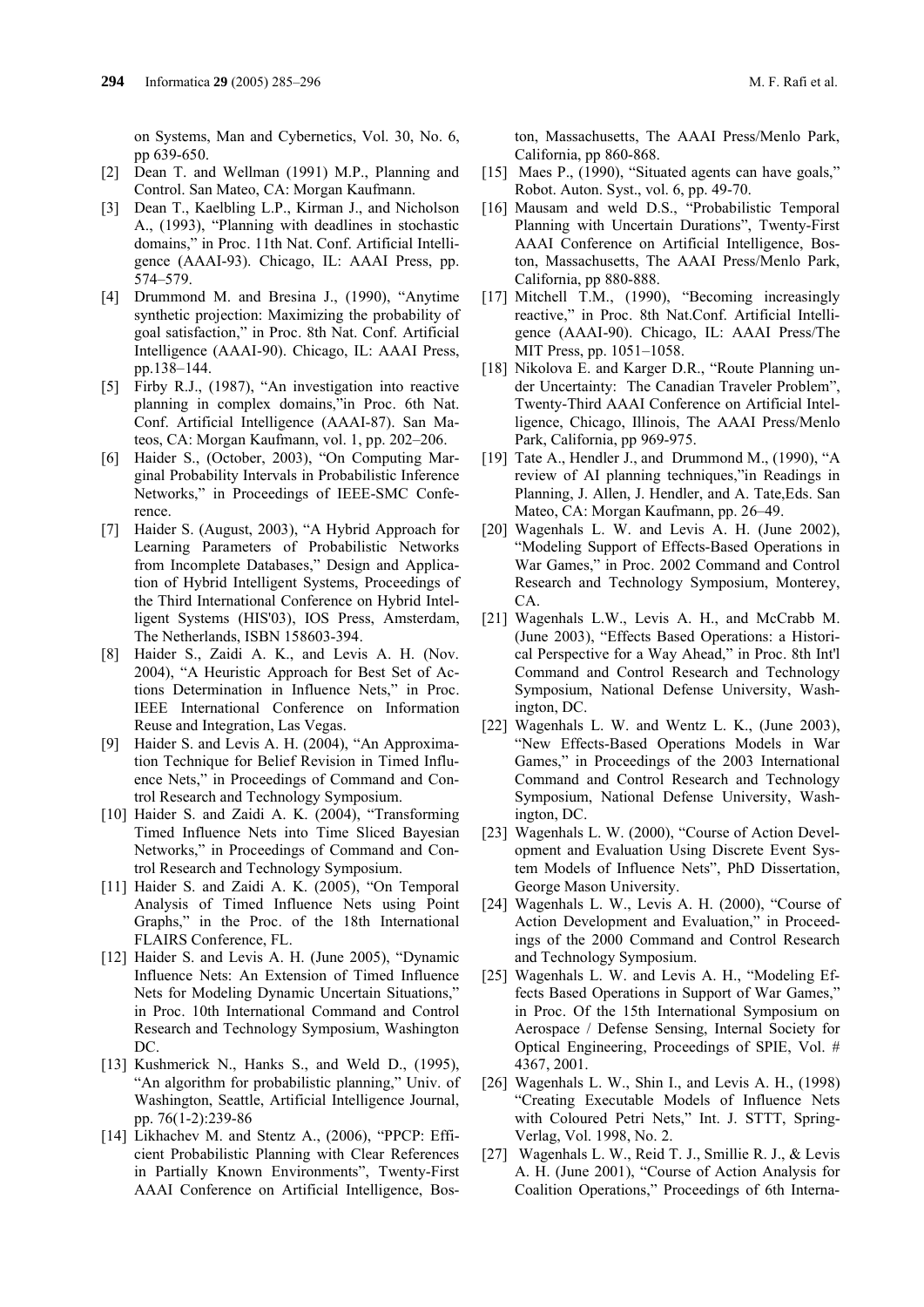tional Command and Control Research and Technology Symposium, Annapolis, Maryland.

- [28] Wellman M. P., (1990), "Formulation of tradeoffs in planning under uncertainty". San Mateo, CA: Morgan Kaufmann.
- [29] Wilkins D.E., (1988), "Practical Planning: Extending the Classical AI Planning Paradigm". San Mateo, CA: Morgan Kaufmann.
- [30] Zaidi A. K., Wagenhals L W., and Haider S. (2005), "Assessment of Effects Based Operations Using

# **Appendix**

Proof of Theorem 1

In the derivations below, the following considerations are incorporated:

- 1. Effects are fully dictated by the actions taken; thus, when probabilities are conditioned on actions and preconditions, the conditioning on preconditions drops.
- 2. By probability of action success, we mean the probability that the action may succeed, given the preconditions. The final action is selected among those that have positive probability of success. The probability of action taken, given that the action may succeed is the criterion that dictates the final action selection.

(a)  $P(y_1^m | x_1^n) = \sum_{1 \le j \le k} P(y_1^m, a_j \text{taken } | x_1^n) +$ +  $P(y_1^m, no action taken | x_1^n)$  (1.1) where  $P(y_1^m, a_j)$ taken  $|x_1^n)$  = m 1  $= P(y_1^m | a_j$ taken, x<sup>n</sup><sub>1</sub>)  $P(a_j$ taken  $|x_1^n)$  =  $= P(y_1^m | a_j$ taken) $P(a_j$ taken  $x_1^n)$  = m 1  $= P(a_j \text{taken} | x_1^n) q_j(y_1^m)$  $=$   $\left[ P(a_j \text{taken}, \text{ succ for action } a_j | x_1^n \right) +$ + P(a<sub>j</sub>taken, no succ for action  $a_j | x_1^n$ ) |  $\times$  $\times q_i(y_1^m)$  $=[P(a_j)$  taken | succ for action  $a_j$ ,  $x_1^n$ ) ×  $\times$  P(succ for action  $a_j | x_1^n$ ) + + P(a<sub>j</sub>taken | no succ for action  $a_j$ ,  $x_1^n$ ) ×  $\times P$ (no succ for action  $a_j | x_1^n$ )  $] q_j(y_1^m)$ 

[31] Zaidi A. K., Mansoor F., and Papantoni-Kazakos P. (October 2007), "Modeling with Influence Networks Using Influence Constants: A New Approach," in Proceedings of IEEE-SMC Conference.

 $=$  P(a<sub>j</sub>taken | succ for action a<sub>j</sub>) ×  $\times$  P(succ for action  $a_j | x_1^n$ ) + + P(a<sub>j</sub>taken | no succ for action  $a_j$ ) ×  $\times P$ (no succ for action  $a_j | x_1^n$ )  $] q_j(y_1^m)$  $= P(a_j)$  taken | succ for action  $a_j$ ) ×  $\times p_j(x_1^n)q_j(y_1^m)$ {Using P(a<sub>j</sub>taken | no succ for action  $a_j$ ) = 0} Equating in  $(1.1)$  $P(y_1^m | x_1^n)$ 1  $\binom{m}{1}$   $\mid$   $\binom{n}{1}$  =  $=\sum_{1\leq j\leq k} P(a_j)$  taken | succ for action  $a_j$ ) x  $P(a_j)$  taken | succ for action  $a_j$ )  $p_j(x_1^n)q_j(y_1^m)$  +  $p(y_1^m,$  no action taken  $|x_1^n)$ m 1 m  $j \vee j$  1  $_{\times}$ P<sub>j</sub>(x<sup>n</sup><sub>1</sub>) $q_j(y_1^m)$  + P(y<sub>n</sub><sub>1</sub>, no action taken | x<sup>n</sup><sub>1</sub>) (1.2)

where

 $P(y_1^m, no action taken | x_1^n) =$  $= P(y_1^m \mid no action taken, x_1^n) P(no action taken | x_1^n)$  $P(y_1^m \mid no$  action taken)  $P(no$  action taken  $|x_1^n$  $= P(y_1^m \mid \text{no action taken}) P(\text{no action taken} \mid x_1^m)$ = P(no action taken  $|x_1^n]q_0(y_1^m)$ = P(no action taken, no action succ  $|x_1^n]q_0(y_1^m)$  $= P(\text{no action taken} \mid \text{no action} \quad \text{actor})q_0(\text{y}_{\text{n}}^{\text{m}})$ {Using P(no action succ  $|x_1^n|=1$ } Equating in  $(1.2)$  $P(y_1^m | x_1^n) =$ m 1  $=\sum_{1\leq j\leq k} P(a_j \text{ taken}|\text{ succ for action } a_j)p_j(x_1^n)q_j(y_1^m)$  $1 \le j \le k$  $j$  and  $j$  action  $a_j$ + P(no action taken | no action succ)  $q_0(y_1^m)$